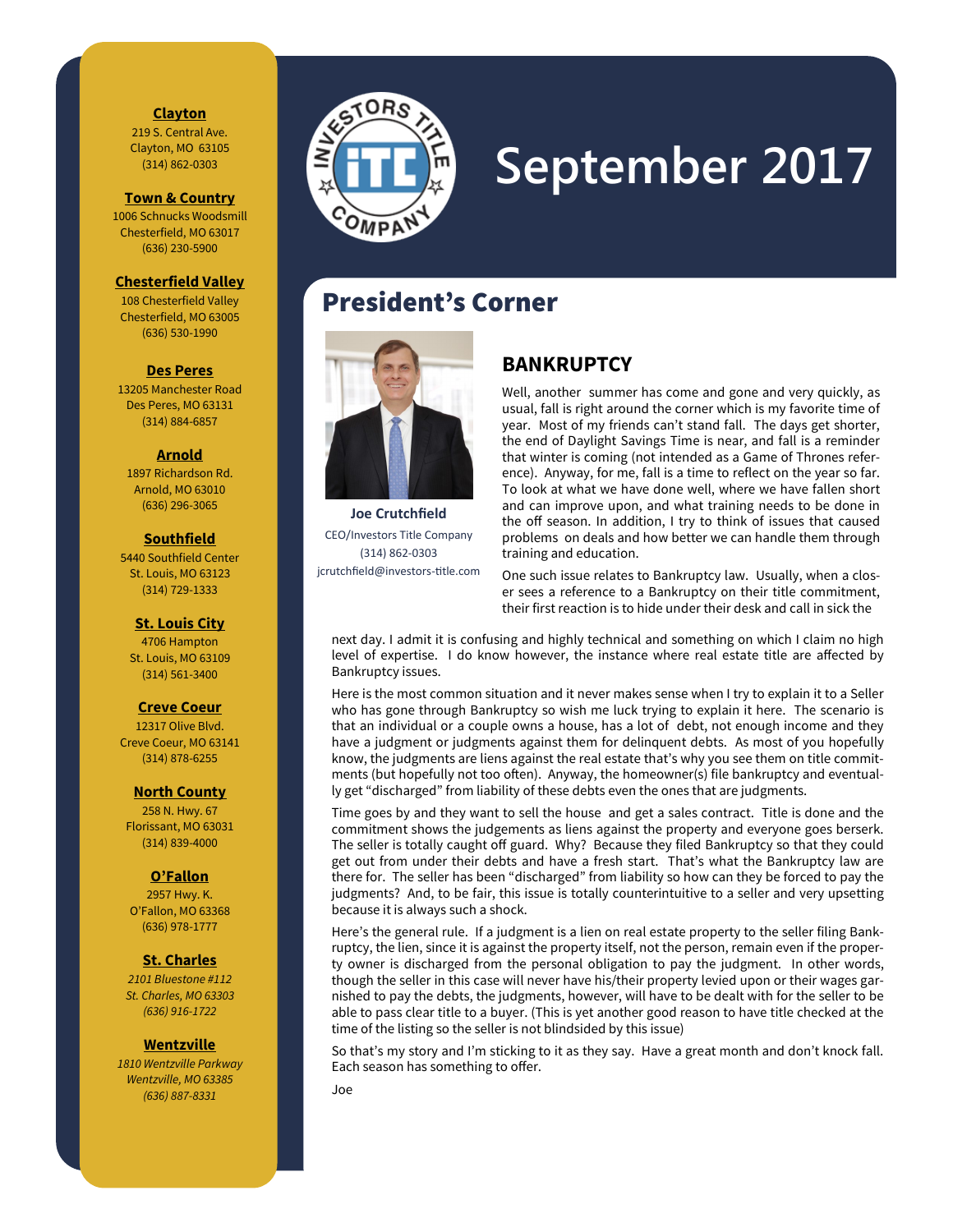



**Diana Davis**  Director of Marketing

(314) 477-8004 davisd@investors-title.com



**Greg Miller**  Account Executive (314) 459-7441 gmiller@investors-title.com **Clayton St. Louis City West STL County South STL County**



**Karen Weller**  Regional Manager (314) 456-9951 kweller@investors-title.com **St. Charles County Northwest STL County**

# CLOSING TIP Wire Fraud



Wire fraud incidences continue to rise. The FBI reports a 400% increase in fraudulent wires over the past year. Hackers are targeting Realtor, title companies and others within the industry with fraudulent wiring instructions. Once a fraudulent wire is sent to a hacker's account it is irretrievable and consumers are losing money.

Investors Title Company does not require that your client send a wire for closing,

and does not email your client to request a wire. Educate your client to always verify wiring instruction by phone with the title company before sending a wire.

Before sending a wire on a customer's behalf, Investors Title Company requires the customer to complete our Wire Authorization form in person, and include a cancelled check of the receiving account.

# DID YOU KNOW? Inspection Period



Within the Inspection Period defined in the Sales Contract , the buyer is entitled to purchase one or more written home inspection reports deemed necessary. (sales contract lines 175-182)

While it is always important to monitor the deadline date of the Inspection Period, it is even more critical if the buyer is getting more than one inspection report. If the buyer is obtaining multiple inspections

reports, it is important that the buyer have time to review ALL of the inspection reports for defects prior to submitting the Inspection Notice. Why?

The Inspection Period ends upon the delivery of the Inspection Notice, or the time period of the Inspection Period, whichever comes first. (sales contract lines 183-184). Once the Inspection Notice is submitted to the seller, the sales contract does not provide for new/additional inspection reports to be submitted after the Initial Inspection Period ends.

# Employee Spotlight / Karen Weller



Karen Weller started her career with Investors Title Company as receptionist in our Clayton office. She was soon promoted to processor, then closer. Karen managed our branch office in Florissant for many years prior to her promotion to Regional Manager in 2001. Karen's years of title and customer service experience assist her in guiding and supporting seven branch offices.

In her free time, Karen enjoys gardening, and spending time with her 4 year old granddaughter, family and friends.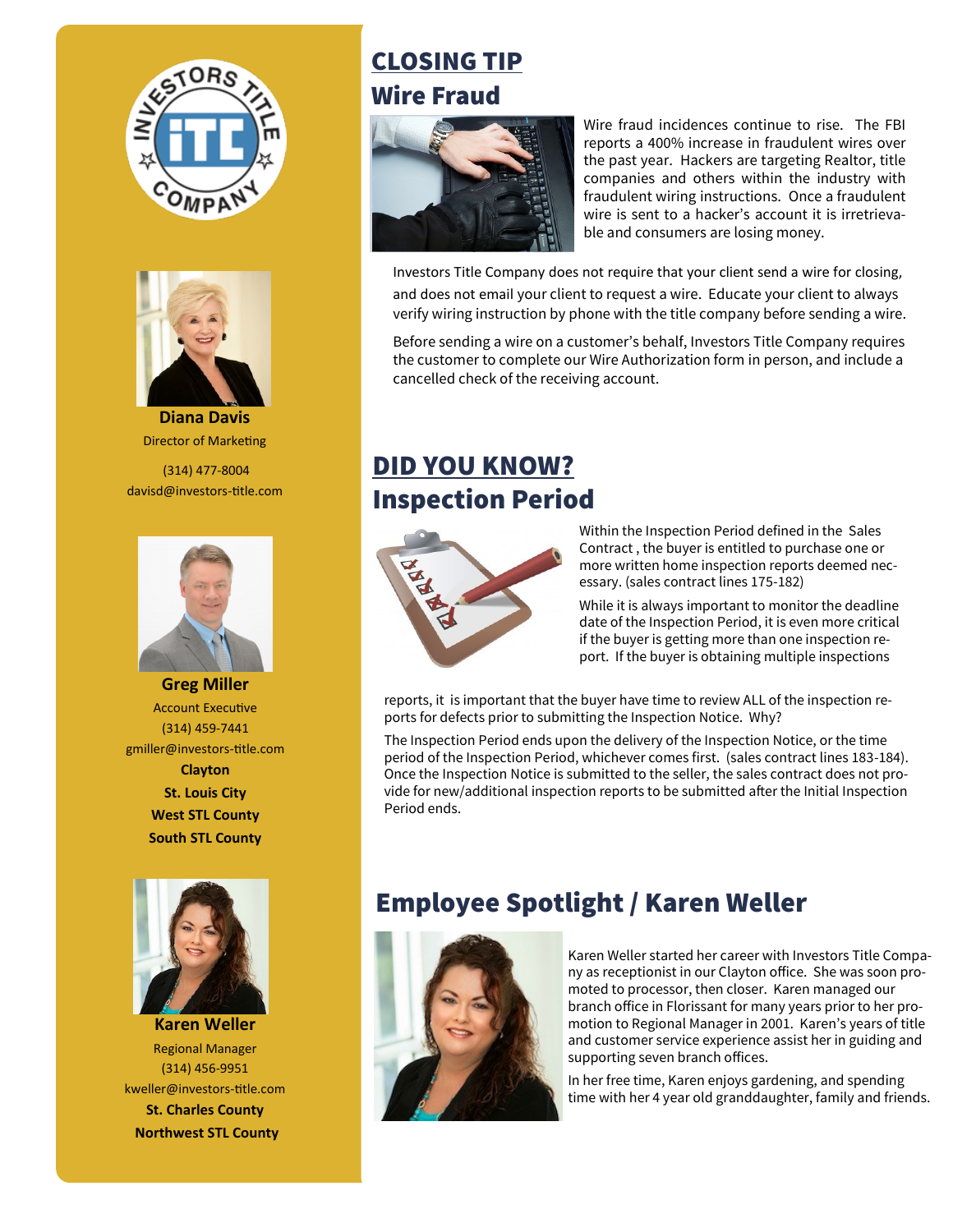

No Tricks, just Treats!

### **O'Fallon**

Tuesday, October 24 11:30 am until 1:30 pm 2957 Hwy. K O'Fallon, MO 63368

# **St. Charles**

Tuesday, October 17 11:30 am until 1:30 pm 2101 Bluestone Dr. #112 St. Charles, MO 63303

### **Florissant**

Wednesday, October 18 11:30 am until 1:30 pm 258 North Hwy. 67 Florissant, MO 63033

### **Town & Country**

Tuesday, October 17 11:30 am until 1:30 pm 1006 Schnucks Woodsmill Plz. Chesterfield, MO 63017

### **South County**

Wednesday, October 11 11:30 am until 1:30 pm 5440 Southfield Center St. Louis, MO 63123

**Arnold** Thursday, October 19 11:30 am until 1:30 pm 1897 Richardson Rd. Arnold, MO 63010

# **Chesterfield Valley**

Tuesday, October 24 11:30 am until 1:30 pm 108 Chesterfield Valley Dr. Chesterfield, MO 63005

# **Wentzville**

Wednesday, October 25 11:30 am until 1:30 pm 1810 Wentzville Parkway Wentzville, MO 63385

# **Creve Coeur**

Thursday, October 19 11:30 am until 1:30 pm 12317 Olive Blvd. Creve Coeur, MO 63141

www.investors-title.com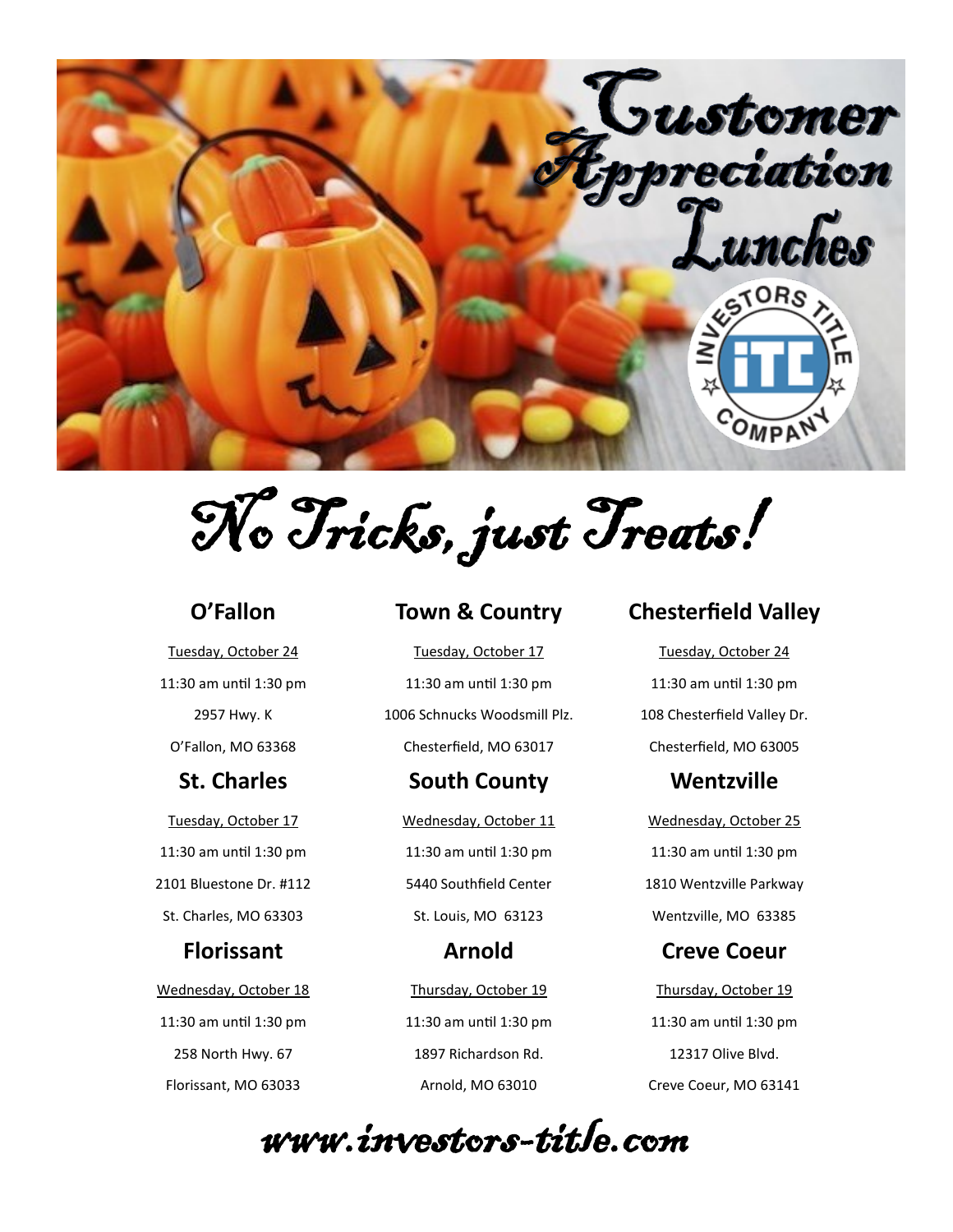

# **Monday, September 4**

Labor Day **(our offices will be closed)**

# **Sunday, September 11**

Grandparents Day

# **Wednesday, September 20**

Rosh Hashanah at sunset

# **Friday, September 22**

First Day of Autumn

# **Friday, September 29**

Yom Kippur at sunset